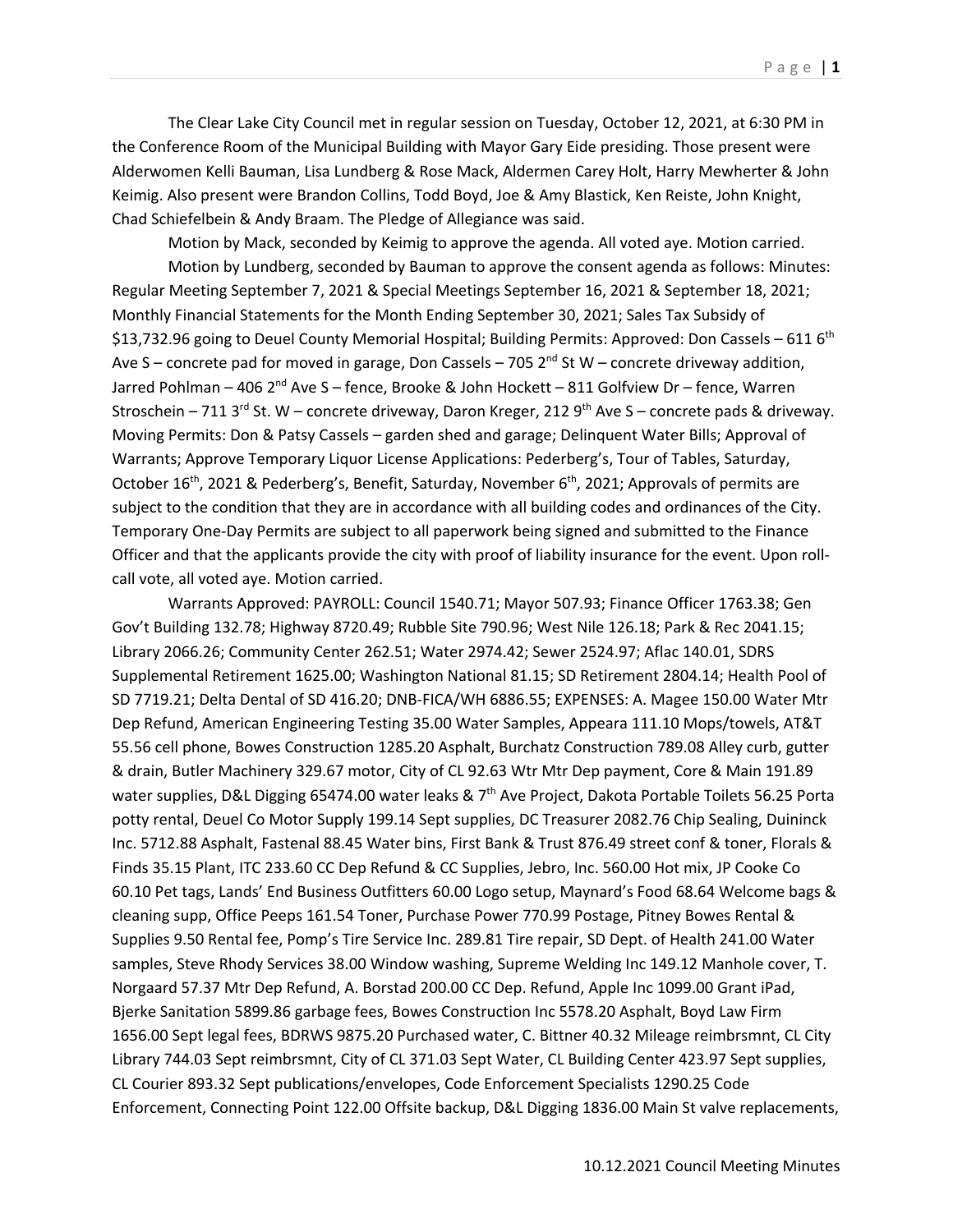DC Auditor 5415.15 Police Contract, DCFU Oil 164.25 Street supplies, DCMH 13732.96 Sept Sales Tax Subsidy, Florals & Finds 85.21 Funeral Plants, HD Electric Coop 526.45 Sept Electric, ITC 629.24 Sept internet/phone, J. Schilling 500.00 Scholarship winner, K. Vizekcy 100.00 CC Dep Refund, Harry Mewherter 1125.00 Park spraying, Micro Marketing LLC 2450.00 Grant audio books, Milbank Winwater Works 141.28 water supplies, NorthWestern Energy 59.12 Sept nat. gas, Ottertail Power Co 3047.04 Sept power, Riverside Technologies Inc 750.08 Grant computers/printers, S. Spilde 50.00 Room rental dep refund, SD State Treasurer (SD DOR) 1004.00 Sept Sales Tax, SD Unemployment Insurance 91.99 Q3 Unemployment Ins, SDARWS 400.00 leak detection equip., Ultimate Ink 140.00 Roof repair labor, US Bank 11716.19 Sewer loan payment, & USDA 6107.00 Sewer loan payment.

The owners of Tail Feathers; Joe & Amy Blastick, were present to discuss the fee for their annual liquor licenses.

The Second Reading of Ordinance No. 611, Cannabis Zoning, was completed. Motion by Keimig, seconded by Lundberg to approve Ord. No. 611. Upon roll-call vote, all voted aye. Motion carried.

Chad Schiefelbein was present to ask the council for a reduced rental rate at the community center on Nov. 6<sup>th</sup> for a benefit. Motion by Holt, seconded by Mack to provide the space at no fee as a donation towards the family. Upon roll-call vote, all voted aye. Motion carried.

Motion by Mewherter, seconded by Keimig to recess as Regular Council and convene as the Board of Adjustments. All voted aye. Motion carried.

John Knight was present to explain his 7-acre plat in the Lake Shore Acres Addition. Motion by Mewherter, seconded by Holt to approve the new plat. Upon roll call vote, all voted aye. Motion carried.

Motion by Keimig, seconded by Mack to adjourn as the Board of Adjustments and reconvene as Regular Council. All voted aye. Motion carried.

Resolution 2021-11 adopting the Pre-Disaster Mitigation Plan was read. Motion by Lundberg, seconded by Keimig to approve. Upon roll-call vote, all voted aye. Motion carried.

Resolution 2021-12 approving John Knight's  $2^{nd}$  Addition Plat in Lake Shore Acres was read. Motion by Mewherter, seconded by Holt to approve. Upon roll-call vote, all voted aye. Motion carried.

Motion by Keimig, seconded by Holt to approve the sale of the empty lot on  $2^{nd}$  Avenue to Dennis Sorenson. Upon roll-call vote, all voted aye. Motion carried.

The option of having an on-call cell phone vs. using a personal phone for on call was discussed. Brandon Collins was asked to track how many work-related calls he receives.

Motion by Keimig, seconded by Bauman to approve the Automatic Supplemental Budget Request to General Fund for \$712.00 – West Nile Mosquito Control Grant into the following account; West Nile Supplies (101-441.3-426.11). All voted aye. Motion carried.

Comments were heard from Brandon Collins regarding the completion of street patching for the year and a short update from a meeting with Banner. He also asked the council if the Fire Department could hold a controlled burn around the lagoons and dump areas. Council agreed that it would be a good idea to do, as long as the cattail plants are avoided.

 City Attorney Todd Boyd gave updates on ongoing issues from last month and also stated the duties of the city attorney according to the state statue 9-14-22. He also mentioned an incident with a dog at large in town where charges were filed.

City Finance Officer Christa Bittner stated the auditor is almost complete with the 2020 audit and also it was suggested by the auditor to start initialing the bank statements each month.